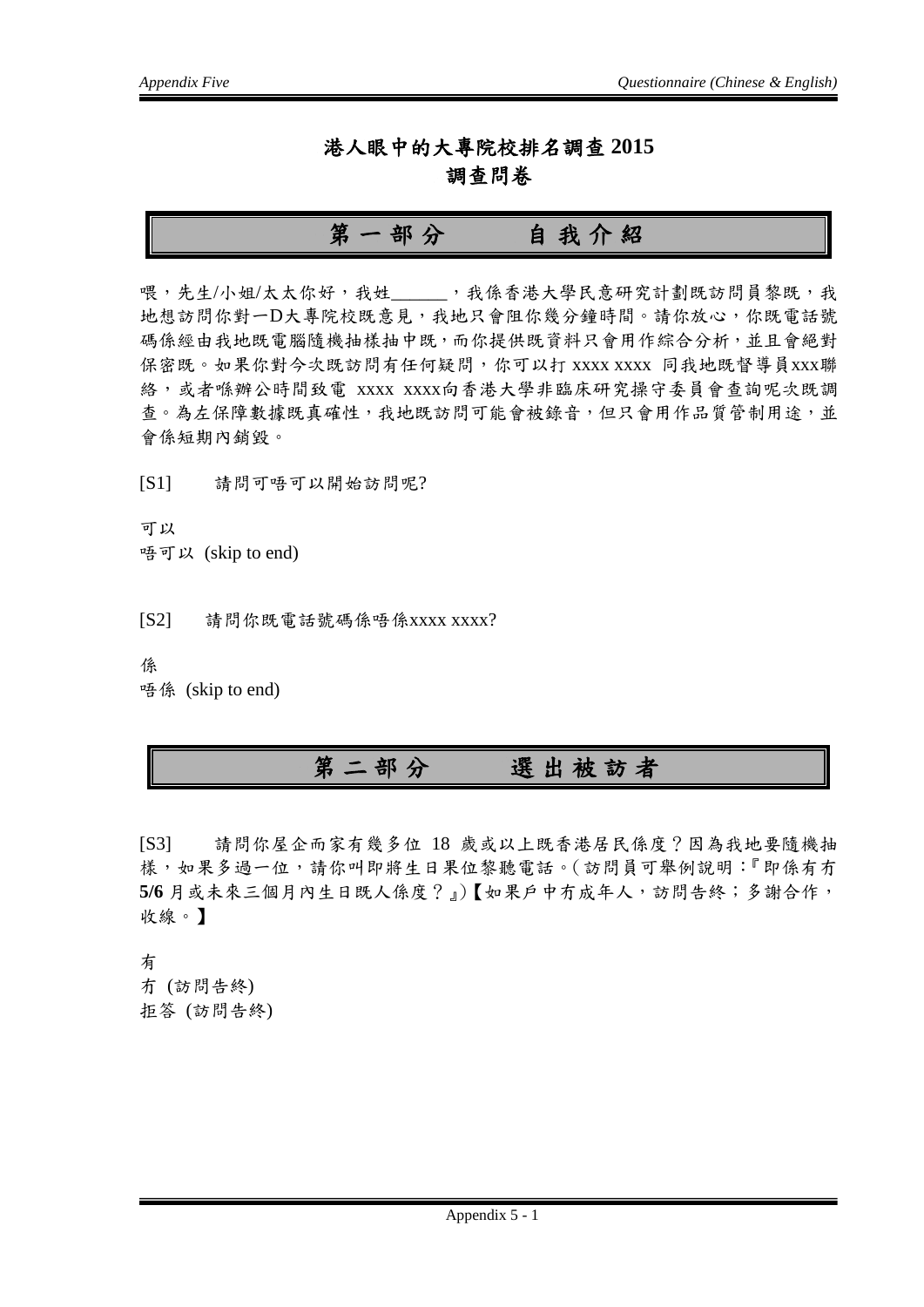### 第三部分問卷部分

調查開始前,訪問員必須讀出:『我地係一個立場絕對中立既研究小組,你回答問題時 唔好因為我地屬於香港大學而影響你原本既意見,請你務須如實作答,否則就冇參考 價值。』

[Q1] 首先,請你用 0-10 分形容你對香港每間大專院校的整體評價,0 分代表極差,5 分代表一半半,10 分代表極佳。請你綜合有關學校既本地與國際聲譽及名氣、設備及 校園環境、教職員資歷、學術研究表現、學生成績及品行質素、學習氣氛與課程多元化 及認可度等等,然後作出評分。請問你會俾(十間大專院校輪流轉換次序)幾多分呢? 〔97 = 不認識該院校;98 = 唔知道/難講;99 = 拒答〕

| 中文大學 | 香港大學 | 理工大學 |
|------|------|------|
| 城市大學 | 浸會大學 | 嶺南大學 |
| 科技大學 | 教育學院 | 樹仁大學 |
| 公開大學 |      |      |

[Q2] 請你再用 0-10 分評價各院校校長既整體表現,0 分代表極差,5 分代表一半半, 10 分代表極佳。請你綜合有關校長既本地及國際知名度、親民度、領導能力、洞察力、 社會公信力及對外公共關係等等,然後作出評分。請問你會俾(九位大專院校校長輪流 轉換次序)幾多分呢?

〔96 = 不認識該校長;97 = 不認識該院校;98 = 唔知道/難講;99 = 拒答〕

| 中文大學 沈祖堯教授 |           | 浸會大學 陳新滋教授 |
|------------|-----------|------------|
| 理工大學 唐偉章教授 |           | 教育學院 張仁良教授 |
| 香港大學 馬斐森教授 | 城市大学 郭位教授 |            |
| 嶺南大學 鄭國漢教授 |           | 科技大學 陳繁昌教授 |
| 公開大學 黄玉山教授 |           |            |
|            |           |            |

[Q3] 請問你認為宜家香港既大學生最欠缺 d 乜野?【不讀答案,可選多項】

品德、誠實

中、英文及普通話能力 思考及解決問題能力 工作態度(例如:認真、熱誠、勤奮、有責任感、上進) 待人接物態度 社會/工作經驗 情緒控制 溝通技巧 學術能力、專業知識 電腦應用能力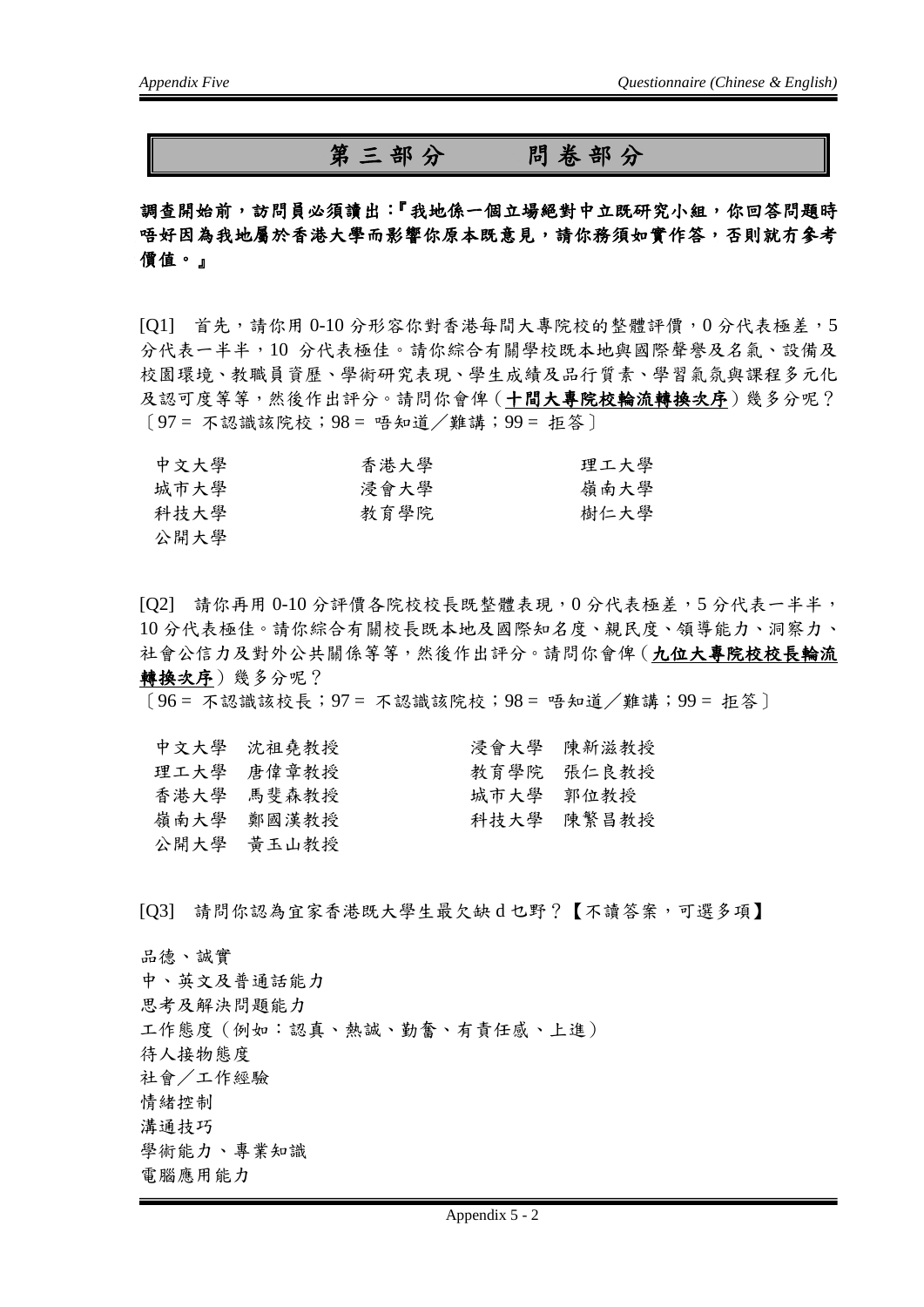自信 對社會的承擔 國際視野/遠見 創意 就業機會 理財能力 愛國精神 多方面知識 危機感/逆境處理能力 獨立/自主 理想/夢想 公民意識/教育 領導才能 其他 (請註明) 沒有欠缺任何野 唔知道/難講 拒答

[Q4] 請問係你既工作範圍內,你有冇權聘請或者參與聘請僱員呢?包括聘請教師在 內。

#### 有

冇 (跳至 D1) 拒答 (跳至 D1)

[Q5] [只問有權聘請或者參與聘請僱員之被訪者] 如果要你選擇,你會比較喜歡邊 間院校既畢業生呢?【不讀答案,只選一項】

中文大學 城市大學 科技大學 香港大學 浸會大學 教育學院 理工大學 嶺南大學 樹仁大學 公開大學 其他 (請註明) 其他海外大學 冇所謂 (跳至 D1) 唔會聘請大學畢業生 (跳至 D1) 唔知道/難講 (跳至 D1) 拒答 (跳至 D1)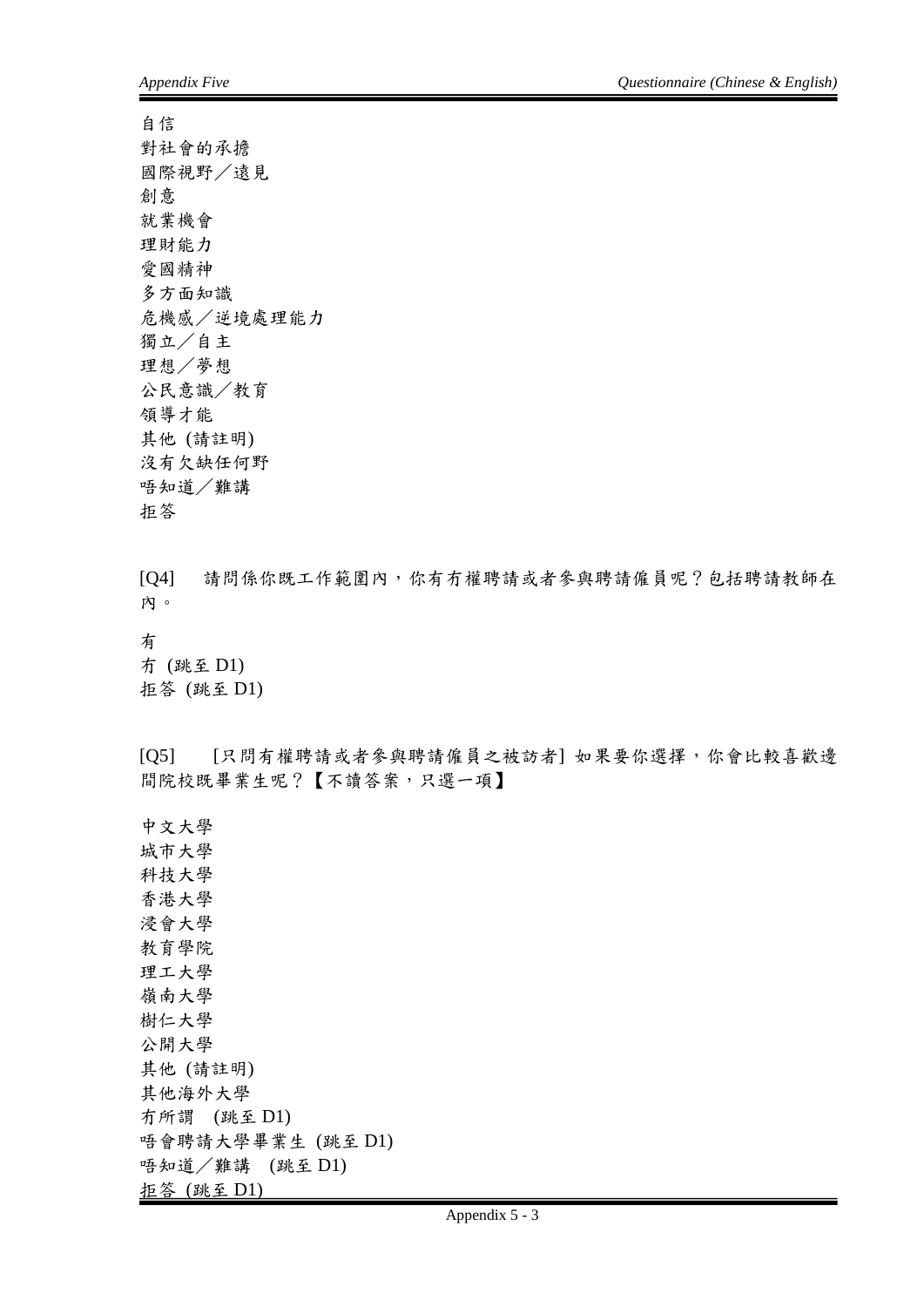[Q6] [只問有權聘請或者參與聘請僱員及較喜歡某大學畢業生之被訪者] 點解你比 較喜歡呢間院校既畢業生呢?【不讀答案,可選多項】

以往該院校的畢業生表現良好 人際關係良好 工作態度認真 有領導才能 勤奮、上進 語文能力佳 具有與工作相關的知識 對外聯繫廣 (例如: 大學與企業、公司或廠商連系多、畢業生多) 薪酬與能力相稱 舊生/校友 有名氣 其他(請註明) 沒有任何原因 唔知道/難講 拒答

## 第四部分個人資料

我想問你些少個人資料,方便分析。

[D1] 性別

男 女

[D2a] 年齡

(準確數字) 唔肯講

[D2b] 【只問不肯透露準確年齡被訪者】年齡 (範圍) [訪問員可讀出範圍]

18-20

21-29

30-39 40-49

50-59 60-69

70 或以上

唔肯講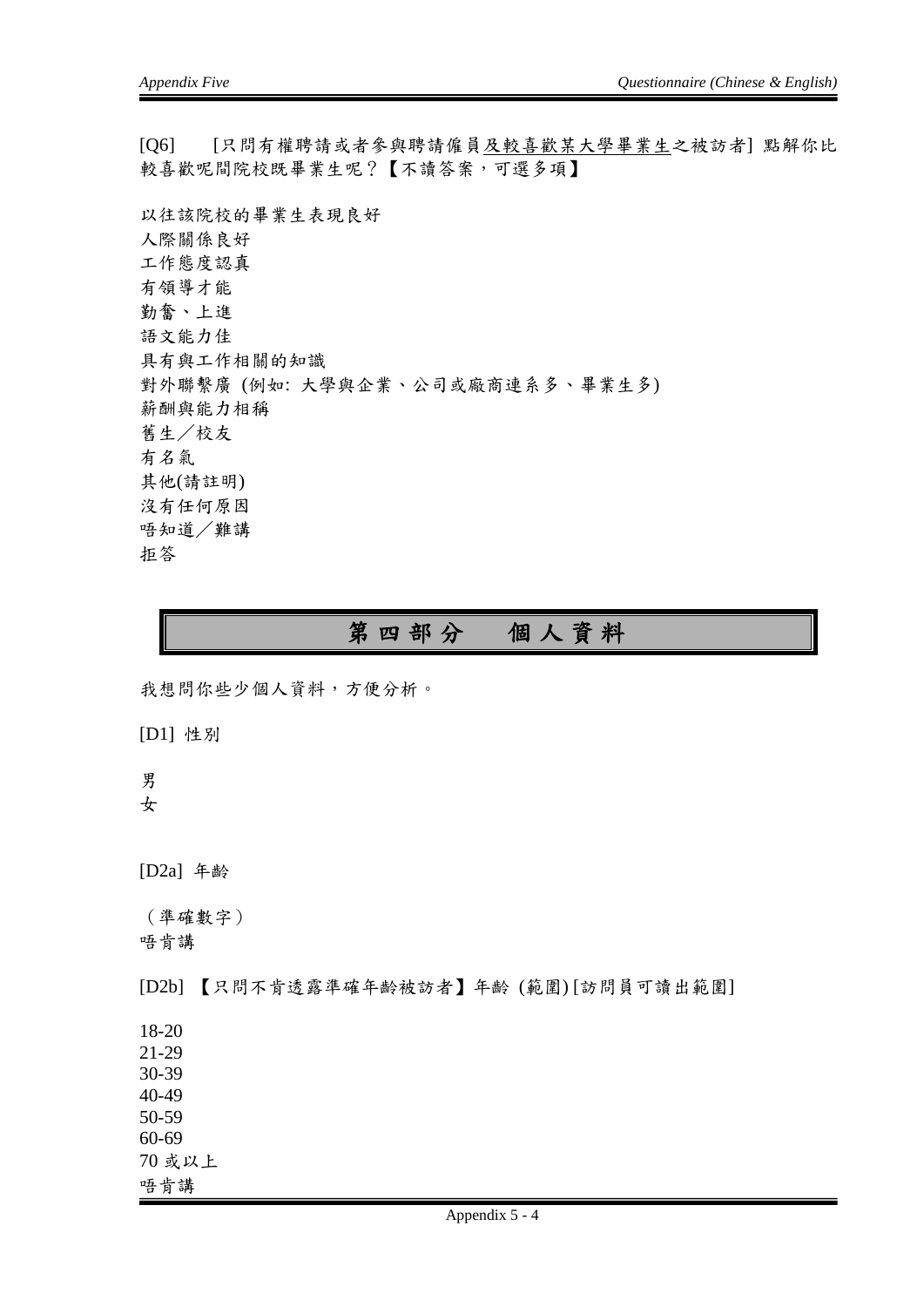[D3] 教育程度 小學或以下 中學 預科 專上非學位 專上學位 研究院或以上 拒答 [D4] 請問你住緊既單位係: 自置,定係 租住既呢? 拒答 [D5] 咁係咩類型既房屋呢? 公營租住房屋 房屋委員會補助出售單位 房屋協會補助出售單位 私人住宅單位 村屋:別墅/平房/新型村屋 村屋:簡單磚石蓋搭建築物/傳統村屋 員工宿舍 其他 拒答 [D6] 職業 經理及行政人員 專業人員 輔助專業人員 文員 服務工作及商店銷售人員 漁農業熟練工人 手工藝及有關人員 機台及機器操作員及裝配員 非技術工人 學生 家庭主婦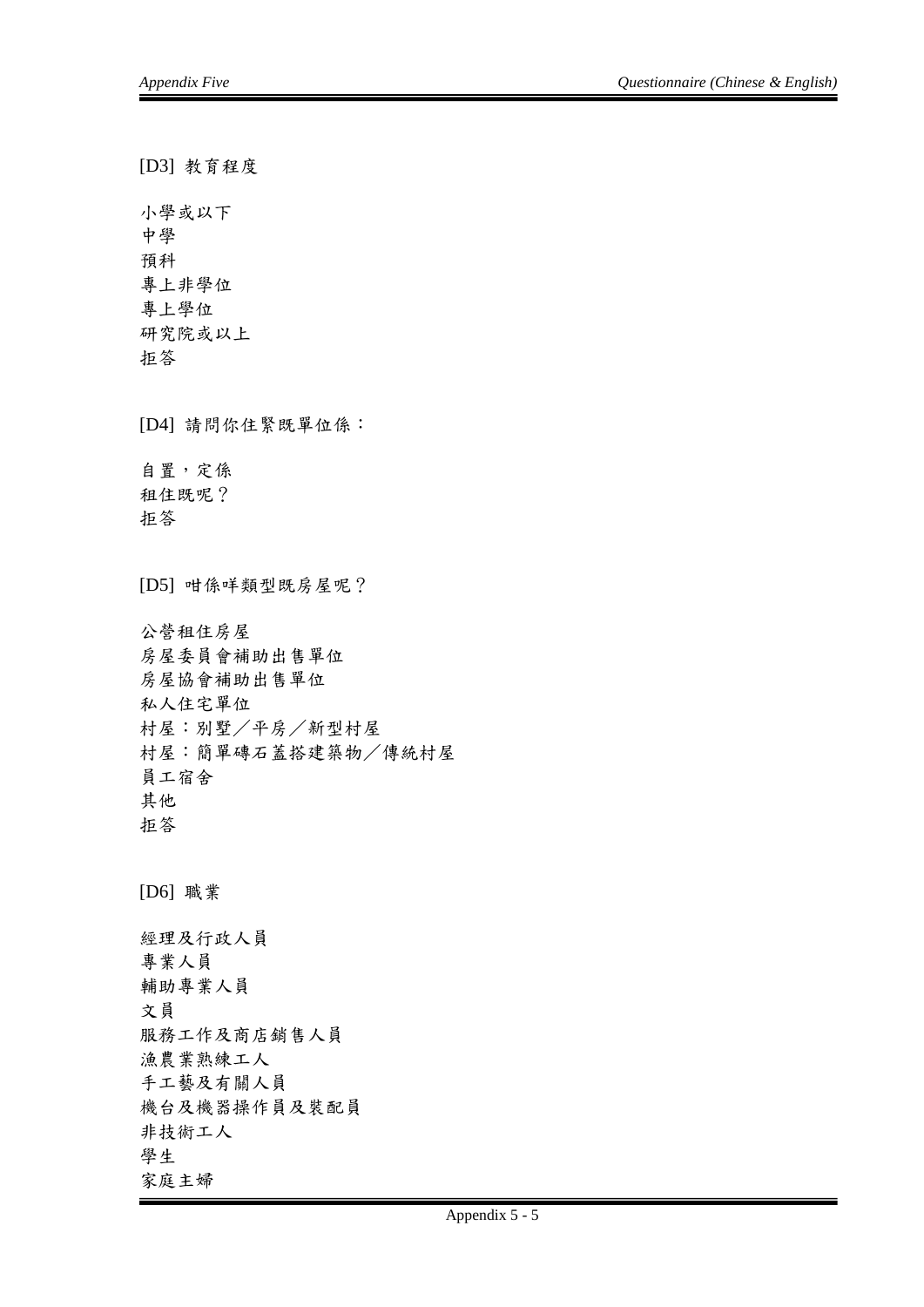不能辨別 其他(包括失業、已退休、及其他非在職者) 拒答

[D7] [只問職業為專業人員及輔助專業人員者] 請問你係唔係教育界人士?

係-小學教職員(包括老師及校長) 係-中學教職員(包括老師及校長) 係-大專院校教職員 其他 唔係 拒答

[D8] 最後,請問你有冇子女仲讀緊書?

有 冇 拒答

> 多謝你接受訪問。如果你對呢個訪問有任何疑問,可以打熱線電話 *xxxx-xxxx* 同我地 既督導員聯絡,或於辦公時間內致電 *xxxx-xxxx* 查詢今次訪問既真確性同埋核對我既 身分。拜拜!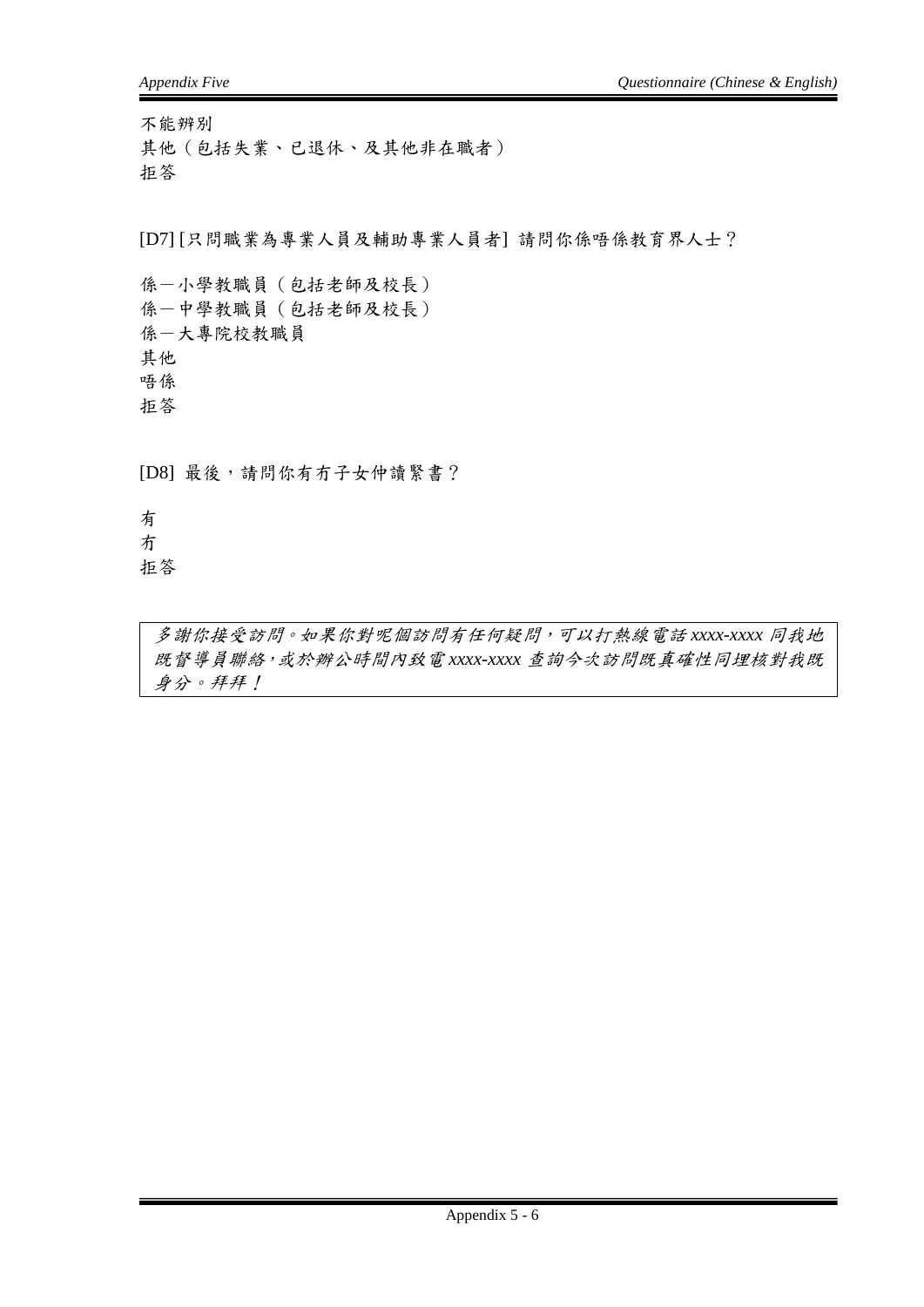#### **Opinion Survey on the Public Ranking of Universities in Hong Kong 2015** *Survey Questionnaire*

*Section I Self Introduction*

Self-introduction-- Good evening! My name is X. I am an interviewer at the Public Opinion Programme of the University of Hong Kong. We are conducting an opinion survey related to institutions of higher education. I would like to invite you to participate in an interview which will take only a few minutes. I would like to stress that your telephone number was randomly selected by our computer and all information you provide will be kept strictly confidential and used for aggregate analysis only. If you have any concerns, you can call xxxx xxxx to talk to our supervisor XXX, or the Human Research Ethics Committee for Non-Clinical Faculties of the University of Hong Kong at xxxx xxxx during office hours. For quality control purpose, our conversation may be recorded but will be destroyed shortly after the QC is done.

[S1] Is it okay for us to start this survey?

Yes No (skip to end)

[S2] Is your phone number xxxx-xxxx?

Yes No (skip to end)

## *Section II Selection of Respondent*

[S3] How many members are there in your household aged 18 or above at this moment? Since we need to conduct random sampling, if there is more than one available, I would like to speak to the one who will have his / her birthday next. (Interviewer can illustrate with examples: "that means is there anyone who will have his / her birthday in June or the coming three months?") [If there is no household member aged 18 or above, terminate the interview.]

Yes No (terminate) Refuse to answer (terminate)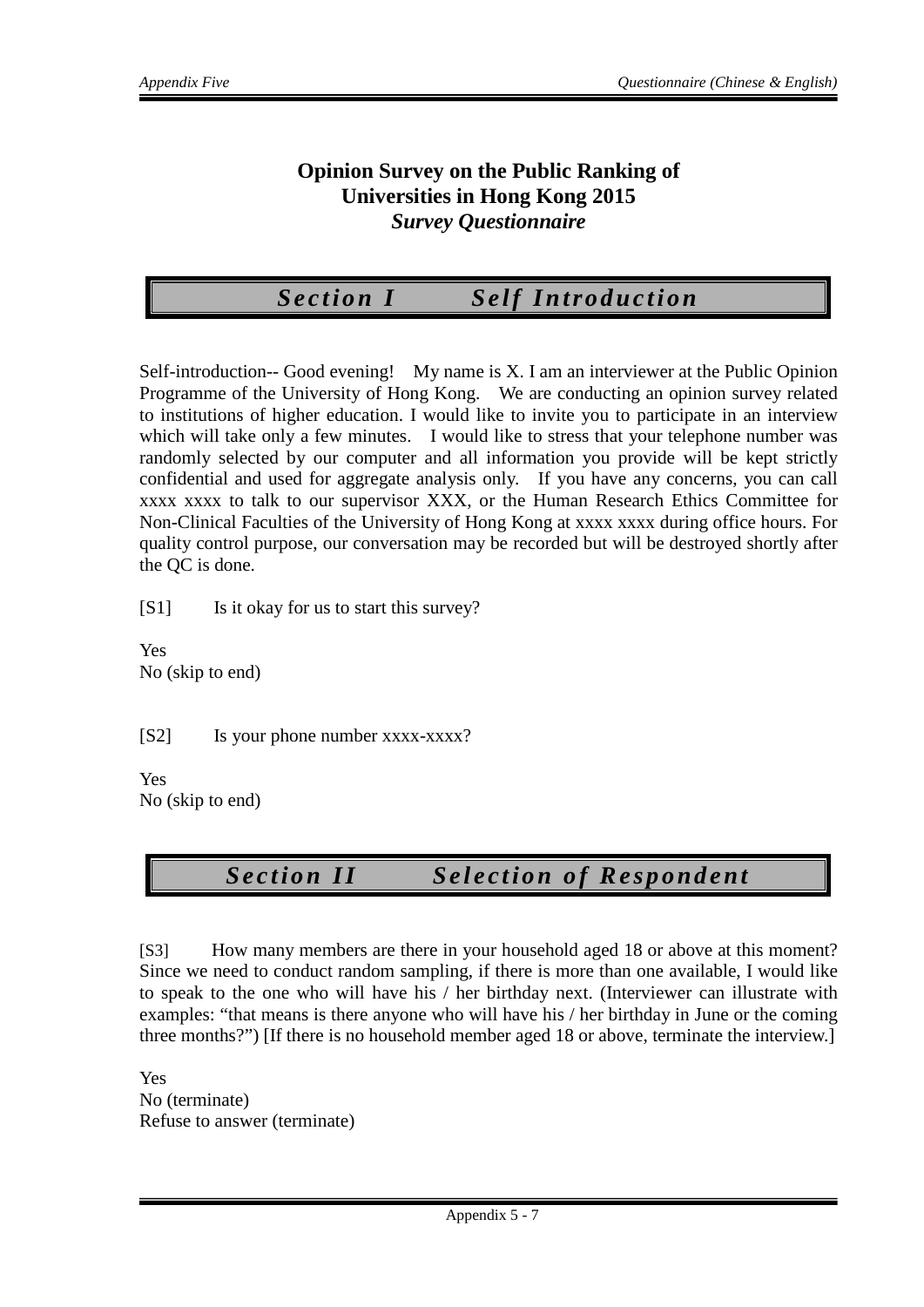# *Section III The Questionnaire*

**Before the survey starts, interviewers must read out, "We are an independent research team. You should simply report honestly what you feel regardless of the fact that we belong to the University of Hong Kong, otherwise, the information will be of no reference value."**

[Q1] Please use a scale of 0-10 to evaluate the overall performance of each institution of higher education taking its local and international reputation, facilities and campus environment, qualification of its teaching staff, academic research performance, conduct and quality of students as well as its learning atmosphere, diversification and level of recognition of the courses into consideration, with 0 representing the worst, 10 representing the best and 5 being half-half. How would you rate (**ten institutions in rotation**)? [97 = Don't know the university;  $98 = Don't know / hard to say; 99 = Refused to answer$ 

| City University of Hong Kong (CityU)         | Hong Kong Baptist University (HKBU)                           |
|----------------------------------------------|---------------------------------------------------------------|
| Hong Kong Shue Yan University (HKSYU)        | Lingnan University (LU)                                       |
| The Chinese University of Hong Kong (CUHK)   | The Hong Kong Institute of Education (HKIEd)                  |
| The Hong Kong Polytechnic University (PolyU) | The Hong Kong University of Science and<br>Technology (HKUST) |
| The University of Hong Kong (HKU)            | The Open University of Hong Kong (OU)                         |

[Q2] Please use a scale of 0-10 to evaluate the overall performance of Vice-Chancellor/President/Principal of each institution while taking his local and international reputation, approachability to the public, leadership, vision, social credibility and public relations into consideration, with 0 representing the worst, 10 representing the best and 5 being half-half. How would you rate the Vice-Chancellors/Presidents/Principal of (**nine Vice-Chancellors/Presidents/Principal in rotation**)? [96 = Don't know the Vice-Chancellor/President;  $97 = Don't know the university; 98 = Don't know / hard to say;$  $99$  = Refused to answer]

HKU – Prof Peter MATHIESON CityU – Prof Way KUO LU – Prof Leonard K. CHENG HKUST – Prof Tony F. CHAN OU – Prof Yuk-shan WONG

CUHK – Prof Joseph J.Y. SUNG HKBU – Prof Albert Sun-chi CHAN PolyU – Prof Timothy W. TONG HKIEd – Prof Stephen Y.L. CHEUNG

[Q3] What do you think are the qualities which most Hong Kong university students lack? (Do not read out the answers, multiple responses allowed)

Conduct, honesty Proficiency in Chinese, English and Putonghua Critical thinking and problem-solving ability Work attitude (e.g. serious, enthusiastic, diligent, responsible, motivated) Social/interpersonal skills Social/work experience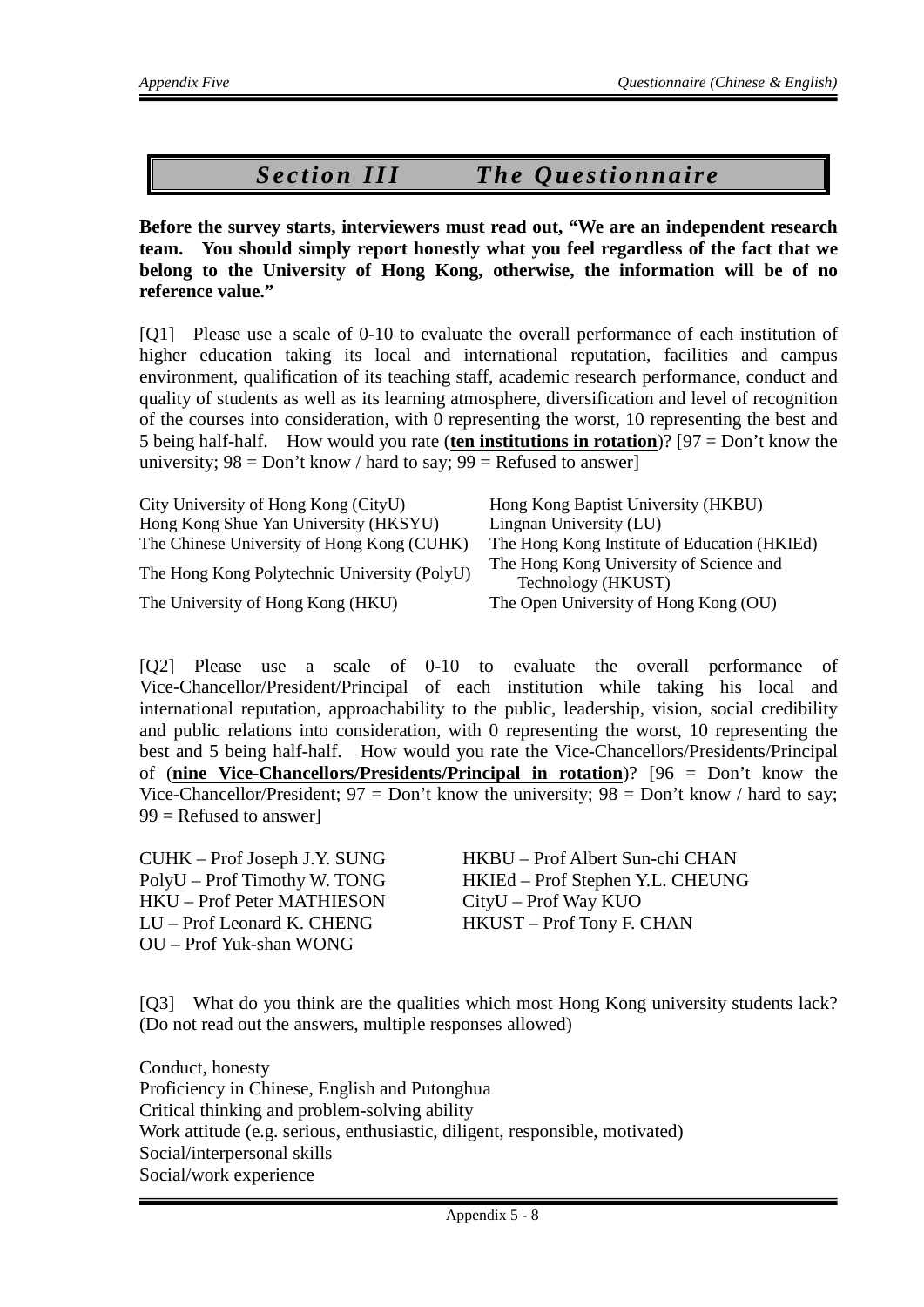Emotion stability Communication skills Academic and professional knowledge Computer proficiency Self-confidence Commitment to society Global prospect / foresight **Creativity** Job opportunity Financial management Patriotism All-roundness Alertness to risk / handling adverse conditions Independence Self-expectations / dreams Civil awareness Leadership skills Others (please specify) Not lack of anything Don't know / hard to say Refused to answer

[Q4] Under your job specifications, are you involved, in any way, in the recruitment process of new staff, including teachers?

Yes No (Skip to D1) Refused to answer (Skip to D1)

[Q5] [Only for those who are involved in the recruitment process of new staff] If you looked for a new employee, which institution's graduates would you prefer most? (Do not read out the answers, single response only)

City University of Hong Kong Hong Kong Baptist University Hong Kong Shue Yan University Lingnan University The Chinese University of Hong Kong The Hong Kong Institute of Education The Hong Kong Polytechnic University The Hong Kong University of Science and Technology The University of Hong Kong The Open University of Hong Kong Others (please specify) Other overseas universities No preference (Skip to D1) Won't employ university graduates (Skip to D1) Don't know / hard to say (Skip to D1) Refused to answer (Skip to D1)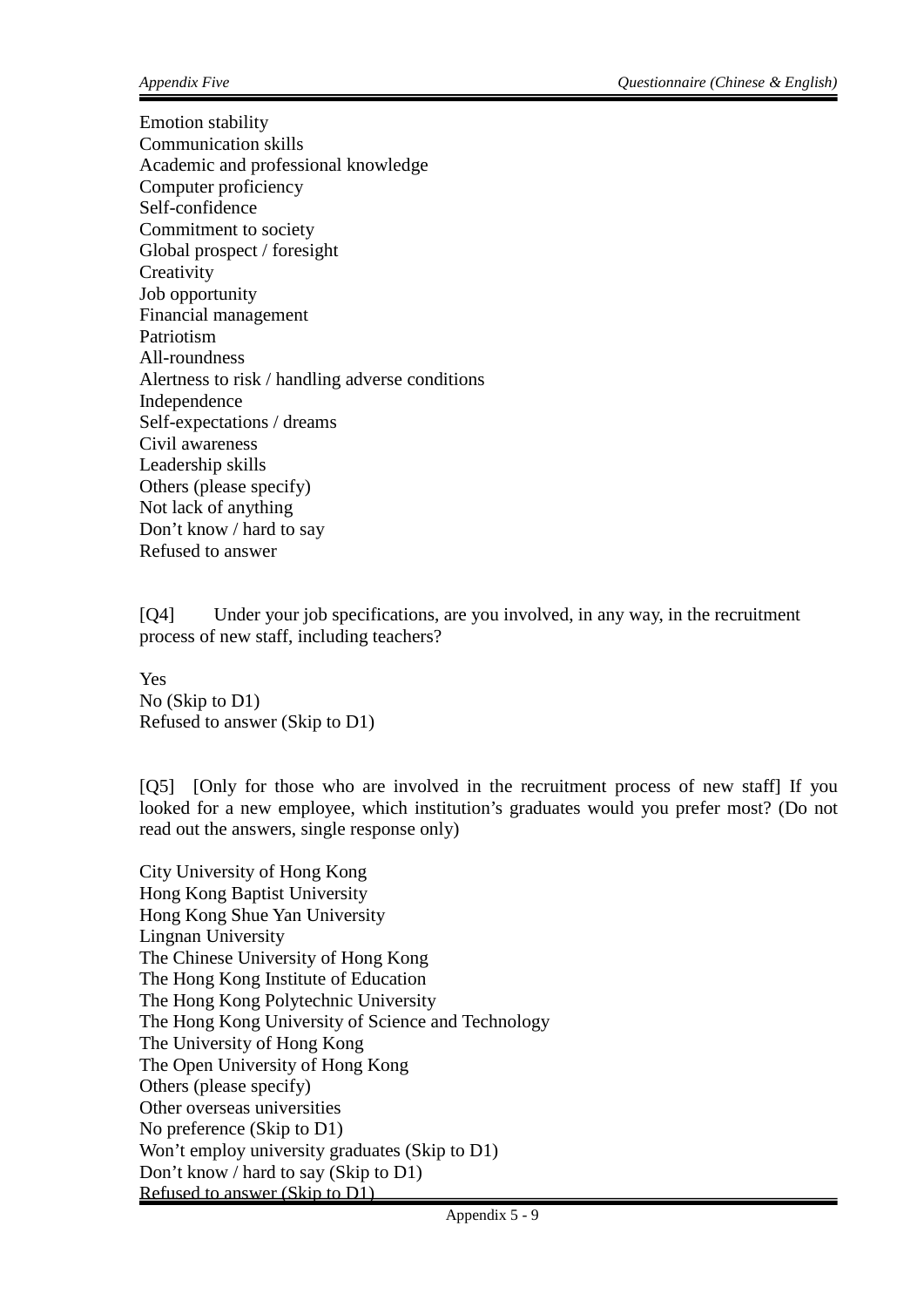[Q6] [Only for those who are involved in the recruitment process and have preference over a specific university's graduates] Why would you prefer the graduates of the chosen institution? (Do not read out the answers, multiple responses allowed)

Good performance of previous graduates Good social relationship Good work attitude Good leadership Diligent, motivated Good language ability Good knowledge in job-related areas Good connection with outside (e.g., a university's extensive connection with enterprises, companies, or industrial firms; large number of graduates) Salary matches ability Alumni Reputation Others (please specify) No specific reasons Don't know / hard to say Refused to answer

# *Section IV Personal Particulars*

*Interviewer: I'd like to know some of your personal particulars in order to facilitate our analysis.*

[D1] Gender

Male Female

[D2a] Age

(exact number) Refused to answer

[D2b] **[Only for respondents who refuse to tell the exact age ]**Age (Range) [Interviewers can read out the age range]

18-20 21-29 30-39 40-49 50-59 60-69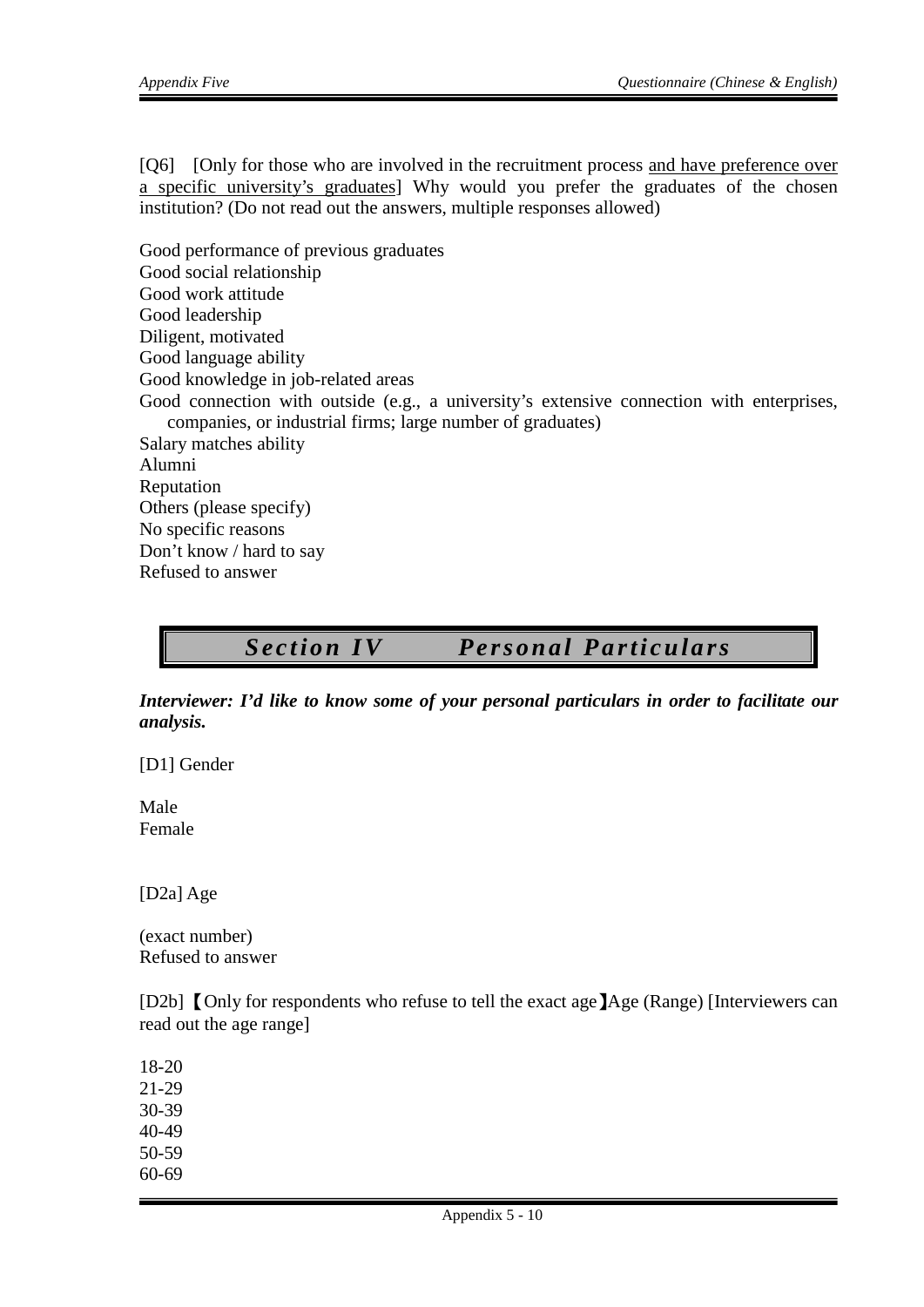70 or above Refused to answer

[D3] Education Attainment

Primary or below Secondary Matriculated Tertiary, non-degree course Tertiary, degree course Postgraduate or above Refused to answer

[D4] The type of ownership of your house is:

Self-purchased, or Rent? Refused to answer

[D5] House type

Public housing estate Housing Authority subsidized sale flats Housing Society subsidized sale flats Private housing Village: villas / bungalows / modern village houses Village: simple stone structures / traditional village houses Staff quarters **Others** Refused to answer

[D6] Occupation

Managers and administrators Professionals Associate professionals Clerks Service workers and shop sales workers Skilled agricultural and fishery workers Craft and related workers Plant and machine operators and assemblers Non-skilled workers **Students** Housewives Unclassified Others (unemployed, retired, etc.) Refused to answer